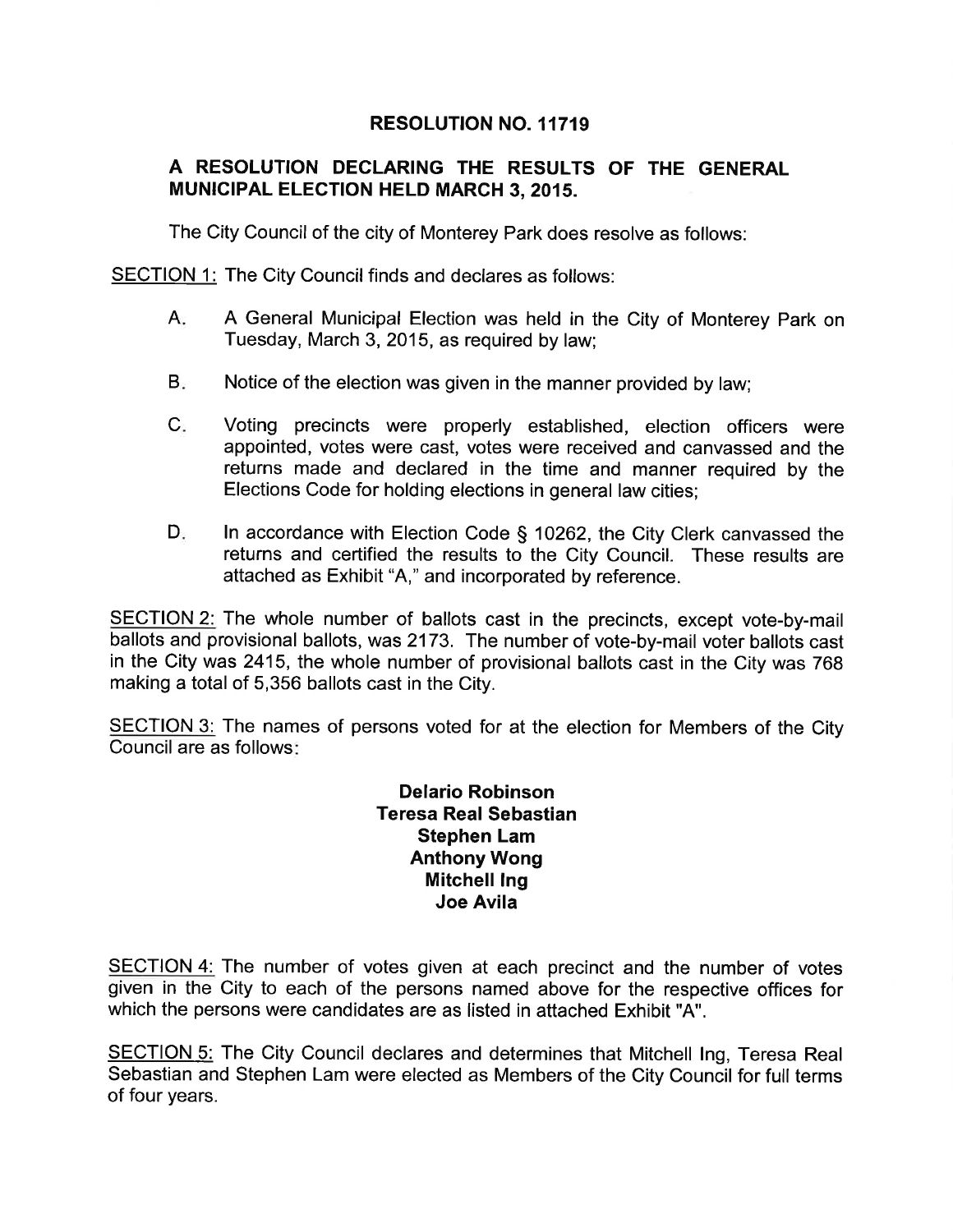Resolution No. 11719 Page 2 of 3

SECTION 6: The City Clerk is directed to enter in the City's records a statement of the result of the election, showing: (1) the whole number of ballots cast in the City; (2) the names of the persons voted for; (3) the number of votes given at each precinct to each person; and (4) the total number of votes given to each person.

SECTION 7: The City Clerk will immediately make and deliver to each of the persons so elected a Certificate of Election signed by the City Clerk and authenticated; the City Clerk will also administer to each person elected the Oath of Office prescribed in the Constitution of the State of California and will have them subscribe to it and file it in the office of the City Clerk. Each and all of the persons so elected will then be inducted into the respective office to which they have been elected.

SECTION 8: The City Clerk will certify to the passage and adoption of this Resolution and enter it into the book of original resolutions.

SECTION 9: This Resolution will become effective immediately upon adoption.

PASSED AND ADOPTED this 17th day of March, 2015

Hans Liang, Mayo

**ATTEST** Vincent D. Chang, City Clerk Approved as MARK D. HE Attorney I Karl H. *Berge*r, Assista*f*ht City Attorney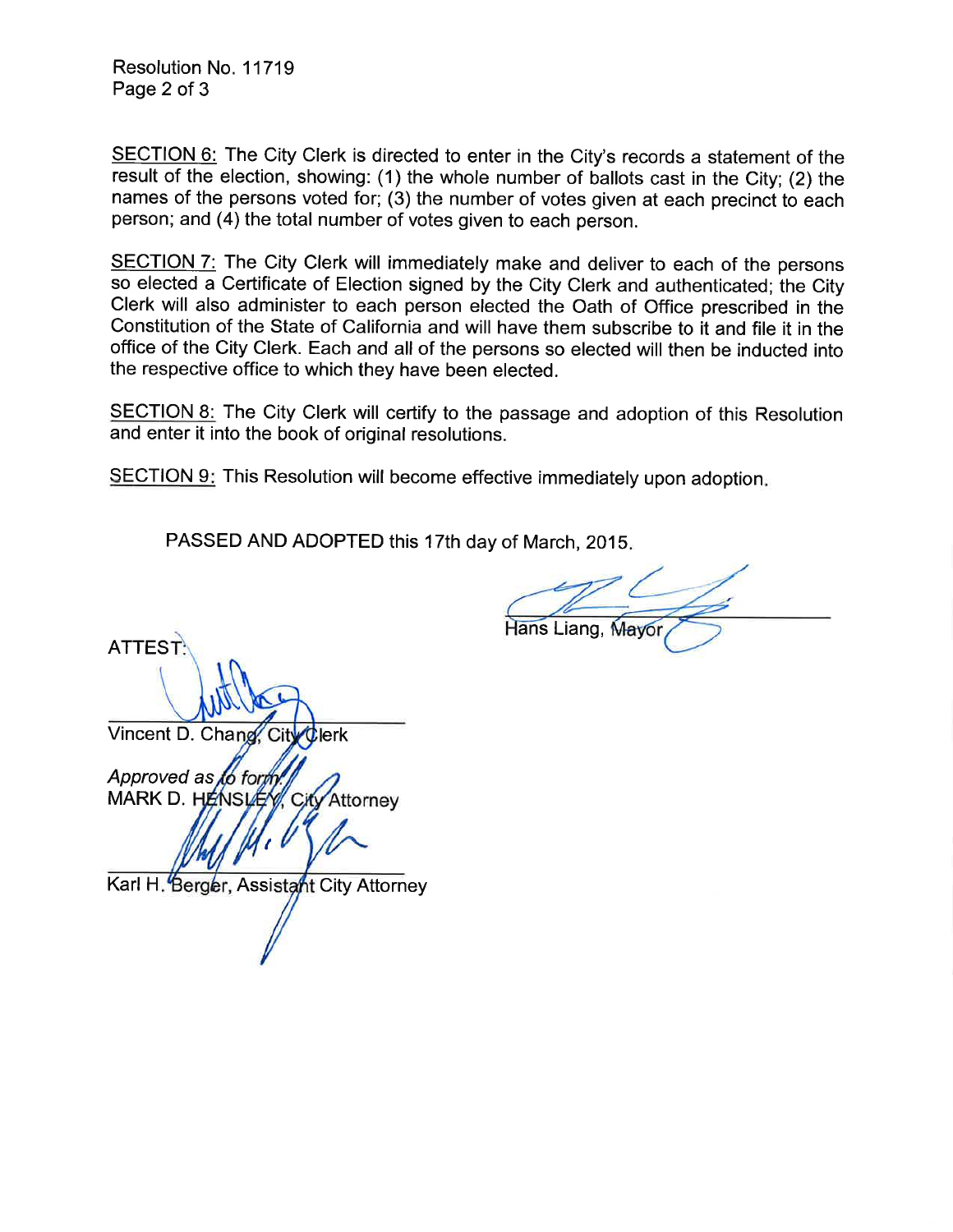Resolution No. 11719 Page 3 of 3

State of California County of Los Angeles ) SSCity of Monterey Park ) )

l, Vincent D. Chang, City Clerk of the City of Monterey Park, California, do hereby certify that the foregoing Resolution No. I 1719 was duly and regularly adopted by the City Council of the City of Monterey Park at a special meeting held on the 17th day of March, 2015, by the following vote:

Ayes: Council Members: Wong, Real Sebastian, Ing, Chan, Liang<br>
Noyes: Council Members: None<br>
Absent: Council Members: None<br>
Abstain: Council Members: None

Dated this 17th day of March, 2015.

Vincent D. Chang, City Clerk Monterey Park, California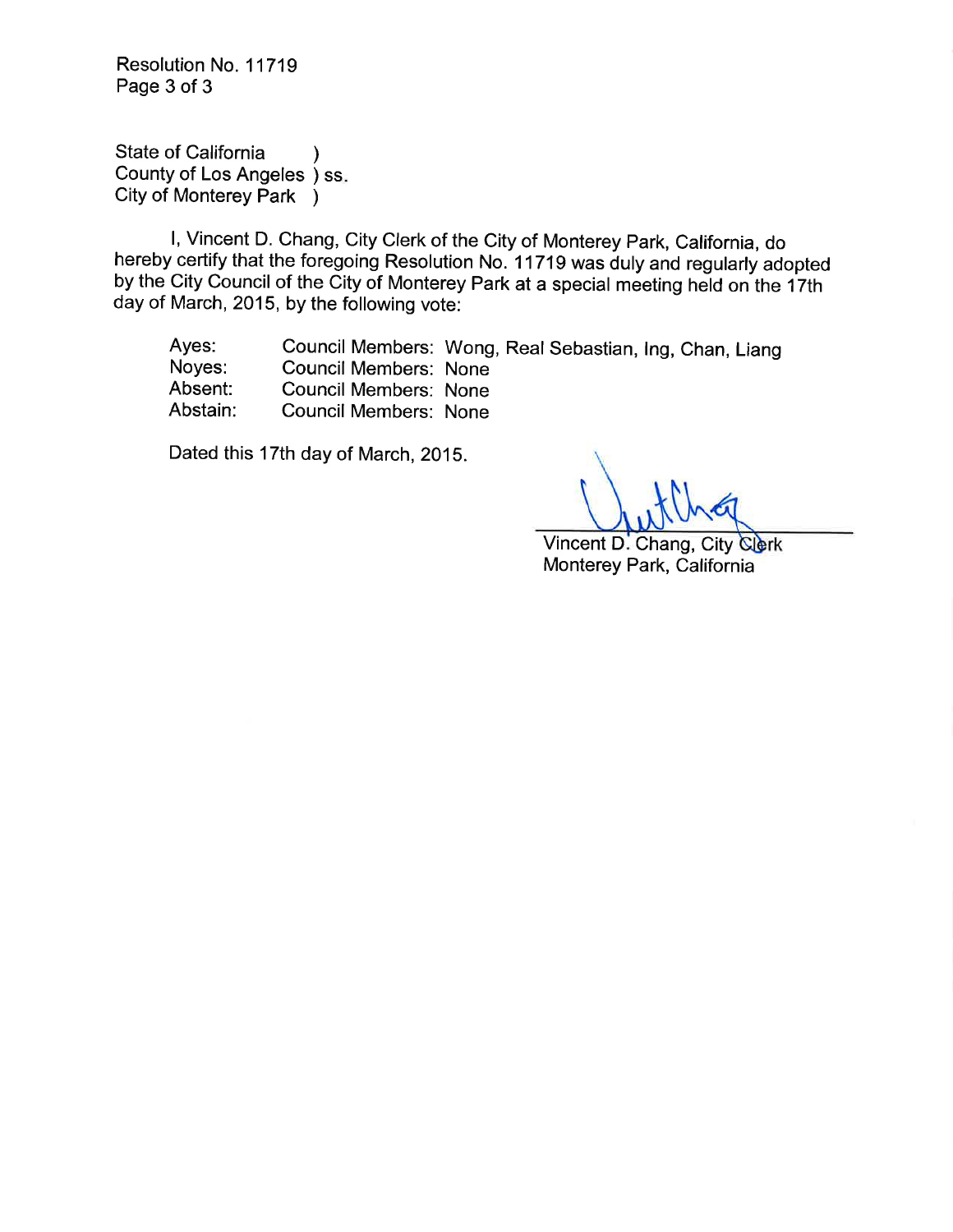| <b>EXHIBIT "A"</b>                                                             |                                                                                                                                                |                                 |                                                                                                                                                                                                                          |              |                              |               |                                   |  |
|--------------------------------------------------------------------------------|------------------------------------------------------------------------------------------------------------------------------------------------|---------------------------------|--------------------------------------------------------------------------------------------------------------------------------------------------------------------------------------------------------------------------|--------------|------------------------------|---------------|-----------------------------------|--|
| CITY CLERK'S CERTIFICATE OF CANVASS                                            |                                                                                                                                                |                                 |                                                                                                                                                                                                                          |              |                              |               |                                   |  |
|                                                                                | held on March 3, 2015 and find that the number of votes given at each precinct and the number of votes given in the City to persons voted for, |                                 | I, Vincent D. Chang, City Clerk of the City of Monterey Park, do certify that I have canvassed the returns of the General Municipal Election<br>the respective offices for which the persons were candidates as follows: |              |                              |               |                                   |  |
|                                                                                |                                                                                                                                                | <b>CITY COUNCIL</b>             |                                                                                                                                                                                                                          |              |                              |               |                                   |  |
| <b>PRECINCTS</b>                                                               | Delario Robinson                                                                                                                               | <b>Teresa Real</b><br>Sebastian | Stephen Lam                                                                                                                                                                                                              | Anthony Wong | Mitchell Ing                 | Joe Ray Avila | <b>TOTAL</b><br><b>VOTES CAST</b> |  |
| 1                                                                              | 22                                                                                                                                             | 63                              | 162                                                                                                                                                                                                                      | 128          | 102                          | 19            | 496                               |  |
| 3                                                                              | 21                                                                                                                                             | 173                             | 106                                                                                                                                                                                                                      | 105          | 181                          | 17            | 603                               |  |
| $\overline{7}$                                                                 | 23                                                                                                                                             | 76                              | 143                                                                                                                                                                                                                      | 128          | 129                          | 21            | 520                               |  |
| 14                                                                             | 39                                                                                                                                             | 124                             | 124                                                                                                                                                                                                                      | 105          | 138                          | 27            | 557                               |  |
| 16                                                                             | 30                                                                                                                                             | 163                             | 68                                                                                                                                                                                                                       | 65           | 115                          | 31            | 472                               |  |
| 17                                                                             | 44                                                                                                                                             | 157                             | 113                                                                                                                                                                                                                      | 109          | 145                          | 40            | 608                               |  |
| 24                                                                             | 29                                                                                                                                             | 145                             | 87                                                                                                                                                                                                                       | 60           | 98                           | 36            | 455                               |  |
| 26                                                                             | 48                                                                                                                                             | 187                             | 101                                                                                                                                                                                                                      | 84           | 134                          | 43            | 597                               |  |
| 43                                                                             | 40                                                                                                                                             | 205                             | 122                                                                                                                                                                                                                      | 113          | 213                          | 23            | 716                               |  |
| 90                                                                             | 9                                                                                                                                              | 62                              | 15                                                                                                                                                                                                                       | 18           | 37                           | 13            | 154                               |  |
| Polling Places<br>Total                                                        | 305                                                                                                                                            | 1355                            | 1041                                                                                                                                                                                                                     | 915          | 1292                         | 270           | 5178                              |  |
| VBM'S<br>Exhibit 1                                                             | 294                                                                                                                                            | 1288                            | 1305                                                                                                                                                                                                                     | 1267         | 1555                         | 267           | 5976                              |  |
| VBM'S/PROV<br>Exhibit 2                                                        | 88                                                                                                                                             | 437                             | 395                                                                                                                                                                                                                      | 358          | 483                          | 57            | 1818                              |  |
| <b>TOTAL VOTES</b>                                                             | 687                                                                                                                                            | 3080                            | 2741                                                                                                                                                                                                                     | 2540         | 3330                         | 594           | 12972                             |  |
| % BY VOTES                                                                     | 5.2%                                                                                                                                           | 23.7%                           | 21.1%                                                                                                                                                                                                                    | 19.5%        | 25.6%                        | 4.5%          | 100%*                             |  |
|                                                                                | <b>TOTAL REGISTERED VOTERS - 27,474</b>                                                                                                        |                                 | <b>BALLOTS CAST - 5,356</b>                                                                                                                                                                                              |              | <b>VOTER TURNOUT - 19.4%</b> |               |                                   |  |
| Vincent D. Chang, City Clerk<br>*.4% blank/over voted<br>City of Monterey Park |                                                                                                                                                |                                 |                                                                                                                                                                                                                          |              |                              |               |                                   |  |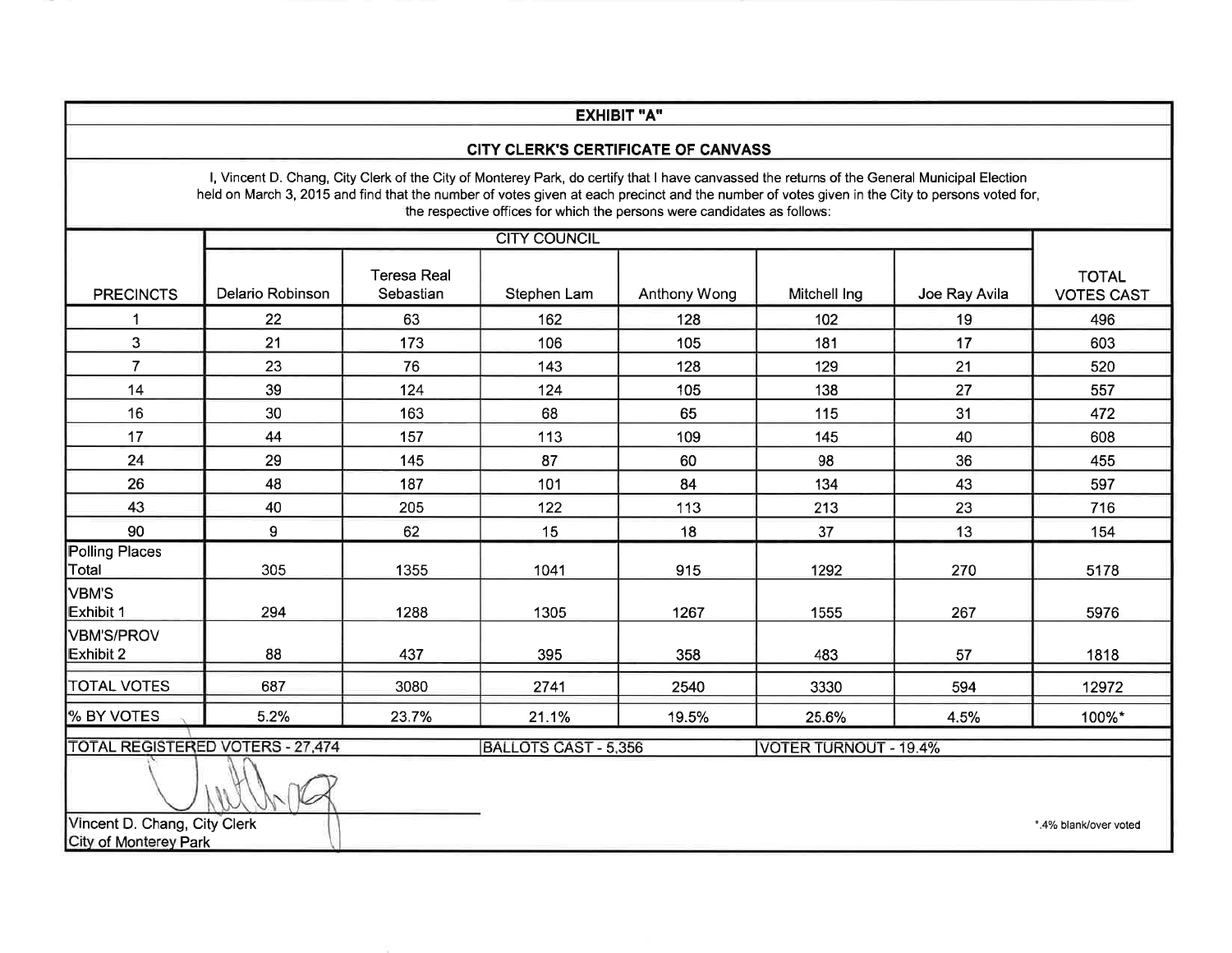| <b>EXHIBIT 1 - VBM'S</b>                              |                                                                                                                                                |                                 |             |                                                                                                                                                                                                                          |              |                |                                   |  |
|-------------------------------------------------------|------------------------------------------------------------------------------------------------------------------------------------------------|---------------------------------|-------------|--------------------------------------------------------------------------------------------------------------------------------------------------------------------------------------------------------------------------|--------------|----------------|-----------------------------------|--|
| CITY CLERK'S CERTIFICATE OF CANVASS                   |                                                                                                                                                |                                 |             |                                                                                                                                                                                                                          |              |                |                                   |  |
|                                                       | held on March 3, 2015 and find that the number of votes given at each precinct and the number of votes given in the City to persons voted for, |                                 |             | I, Vincent D. Chang, City Clerk of the City of Monterey Park, do certify that I have canvassed the returns of the General Municipal Election<br>the respective offices for which the persons were candidates as follows: |              |                |                                   |  |
|                                                       | <b>CITY COUNCIL</b>                                                                                                                            |                                 |             |                                                                                                                                                                                                                          |              |                |                                   |  |
| <b>PRECINCTS</b>                                      | Delario Robinson                                                                                                                               | <b>Teresa Real</b><br>Sebastian | Stephen Lam | Anthony Wong                                                                                                                                                                                                             | Mitchell Ing | Joe Ray Avila  | <b>TOTAL</b><br><b>VOTES CAST</b> |  |
| 1                                                     | 26                                                                                                                                             | 52                              | 130         | 128                                                                                                                                                                                                                      | 116          | 22             | 474                               |  |
| $\mathbf{3}$                                          | 20                                                                                                                                             | 213                             | 186         | 160                                                                                                                                                                                                                      | 256          | 18             | 853                               |  |
| $\overline{7}$                                        | 17                                                                                                                                             | 56                              | 121         | 125                                                                                                                                                                                                                      | 127          | 17             | 463                               |  |
| 14                                                    | 45                                                                                                                                             | 161                             | 195         | 184                                                                                                                                                                                                                      | 217          | 38             | 840                               |  |
| 16                                                    | 41                                                                                                                                             | 156                             | 96          | 124                                                                                                                                                                                                                      | 157          | 30             | 604                               |  |
| 17                                                    | 33                                                                                                                                             | 113                             | 161         | 165                                                                                                                                                                                                                      | 175          | 23             | 670                               |  |
| 24                                                    | 25                                                                                                                                             | 113                             | 57          | 60                                                                                                                                                                                                                       | 80           | 31             | 366                               |  |
| 26                                                    | 51                                                                                                                                             | 176                             | 129         | 127                                                                                                                                                                                                                      | 148          | 51             | 682                               |  |
| 43                                                    | 31                                                                                                                                             | 221                             | 208         | 178                                                                                                                                                                                                                      | 256          | 30             | 924                               |  |
| 90                                                    | 5                                                                                                                                              | 27                              | 22          | 16                                                                                                                                                                                                                       | 23           | $\overline{7}$ | 100                               |  |
|                                                       |                                                                                                                                                |                                 |             |                                                                                                                                                                                                                          |              |                |                                   |  |
|                                                       |                                                                                                                                                |                                 |             |                                                                                                                                                                                                                          |              |                |                                   |  |
|                                                       |                                                                                                                                                |                                 |             |                                                                                                                                                                                                                          |              |                |                                   |  |
|                                                       |                                                                                                                                                |                                 |             |                                                                                                                                                                                                                          |              |                |                                   |  |
|                                                       |                                                                                                                                                |                                 |             |                                                                                                                                                                                                                          |              |                |                                   |  |
|                                                       |                                                                                                                                                |                                 |             |                                                                                                                                                                                                                          |              |                |                                   |  |
|                                                       |                                                                                                                                                |                                 |             |                                                                                                                                                                                                                          |              |                |                                   |  |
| <b>TOTAL VOTES</b>                                    | 294                                                                                                                                            | 1288                            | 1305        | 1267                                                                                                                                                                                                                     | 1555         | 267            | 5976                              |  |
|                                                       |                                                                                                                                                |                                 |             |                                                                                                                                                                                                                          |              |                |                                   |  |
| Vincent D. Chang, City Clerk<br>City of Monterey Park |                                                                                                                                                |                                 |             |                                                                                                                                                                                                                          |              |                |                                   |  |